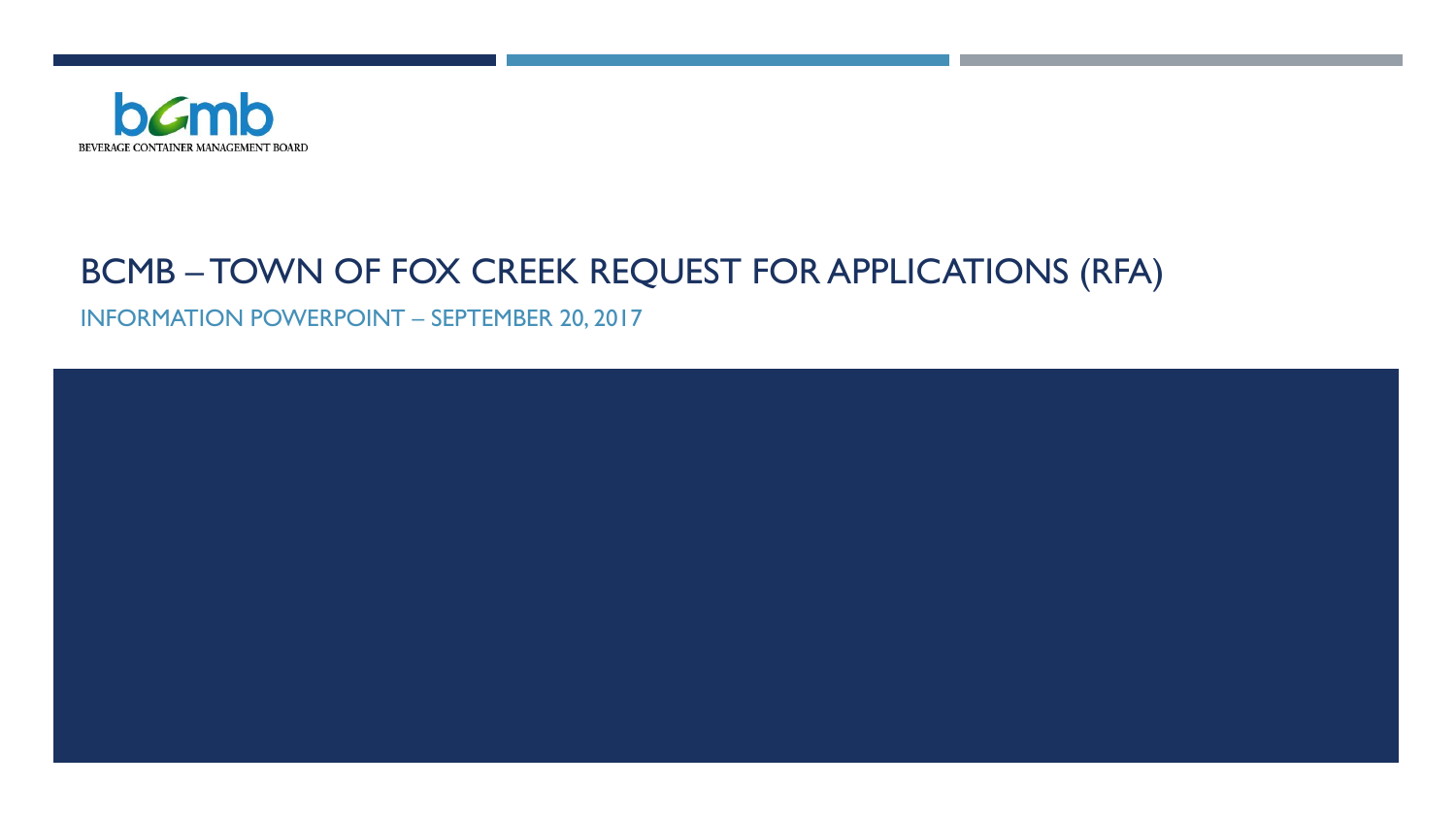### INTRODUCTION - BCMB

- **Regulatory body**
- **Authority to issue permits for the operation of a bottle depot**
- Request for Applications (RFA) is open to parties who wish to apply for a permit to own and operate a new beverage container depot in the Town of Fox Creek

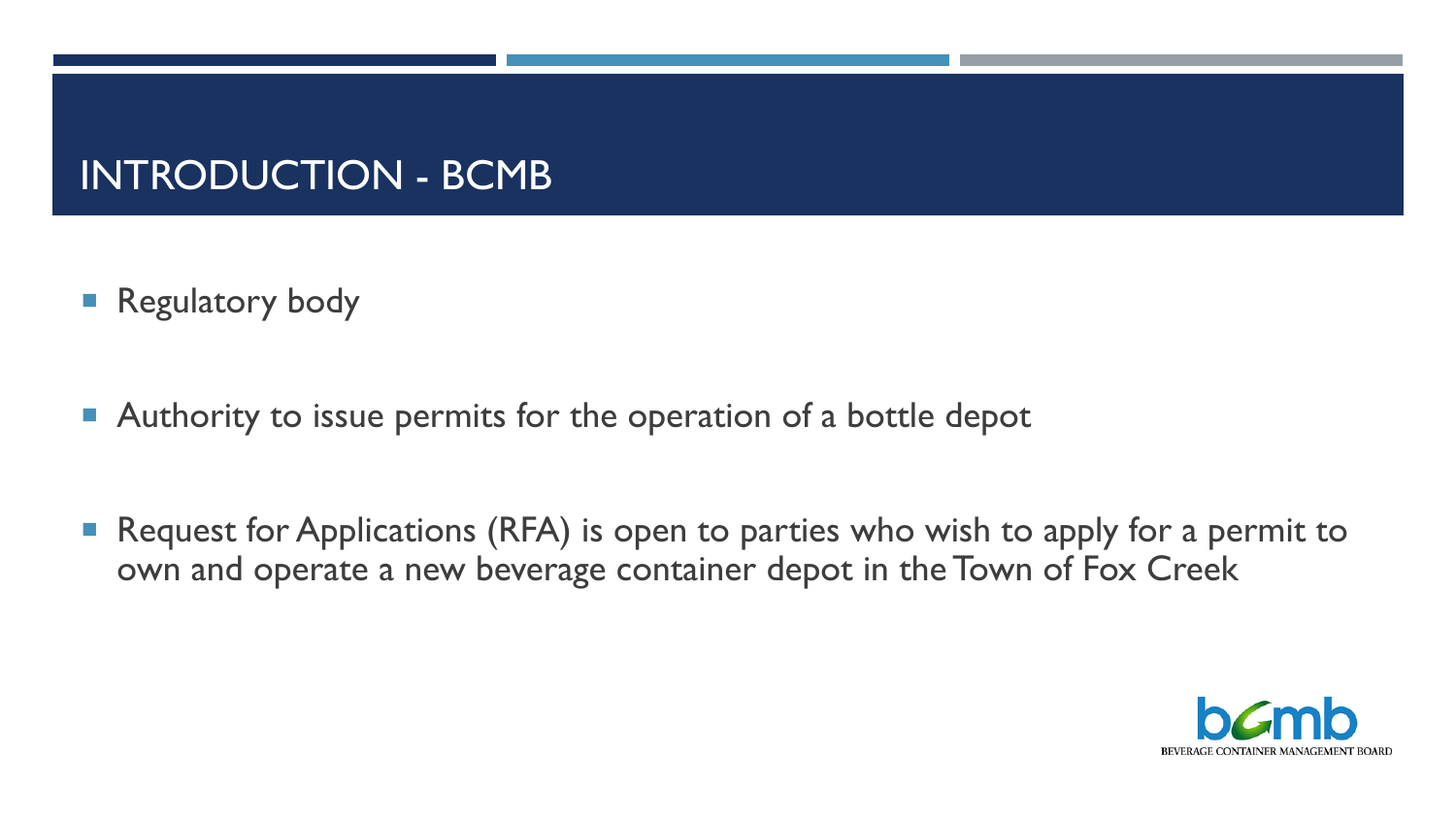

BEVERAGE CONTAINER MANAGEMENT BOARD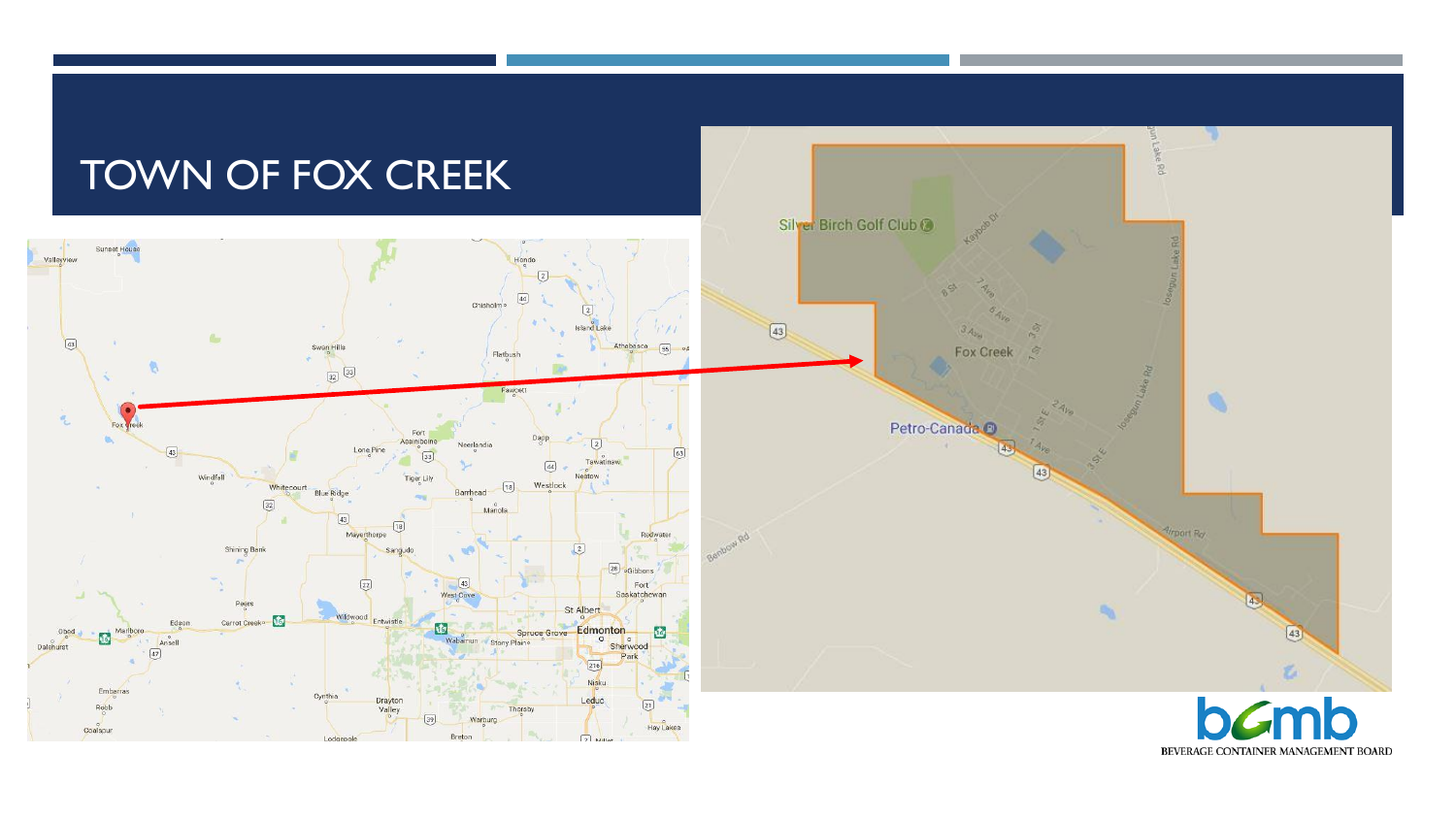### TOWN OF FOX CREEK

- **Eligible Area is highlighted in orange. This is the municipal boundary for the Town of** Fox Creek.
- **Applications will be automatically rejected if they are not within the Eligible Area.**

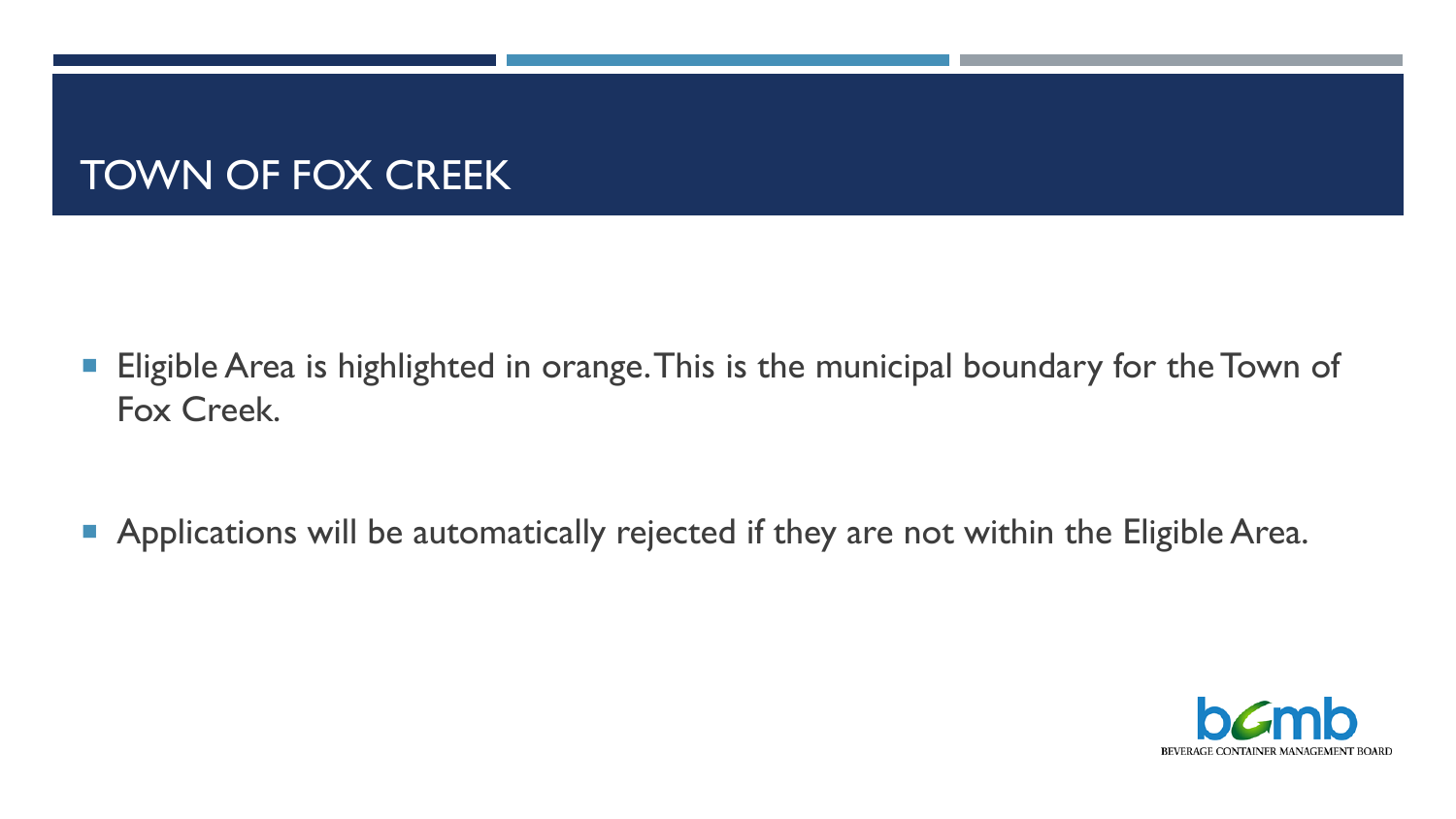

■ Inquiries related to this RFA are to be directed, in writing, via email or regular mail.

**IF Inquiries and responses will be posted on the BCMB website** 

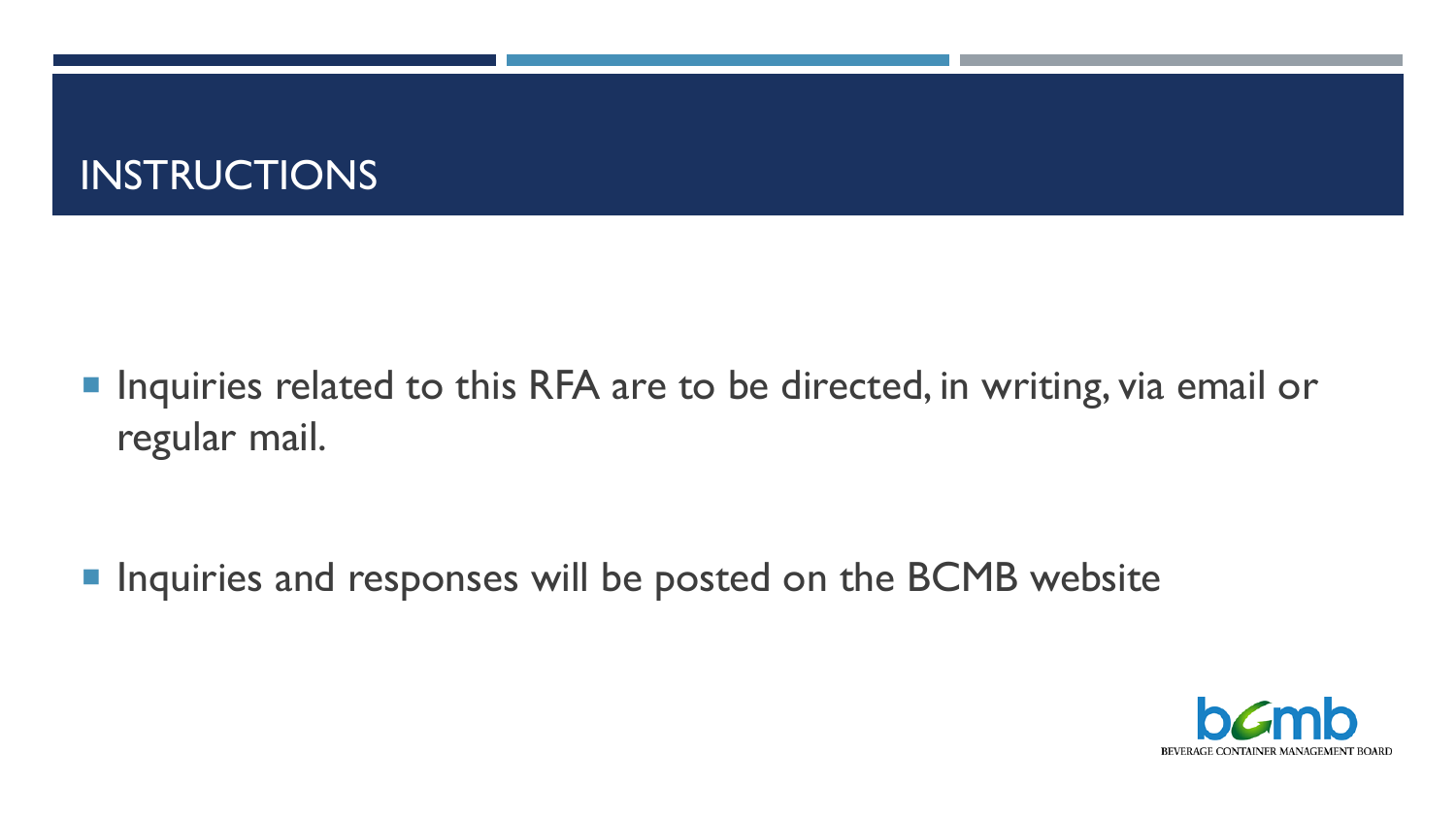### **NOTICE**

■ Receipt Confirmation Form – found within RFA package and must be filled out and returned to the BCMB.

■ Watch for email and website updates

**Applications submitted by Applicants who do not submit the receipt confirmation** form will not be eligible for selection

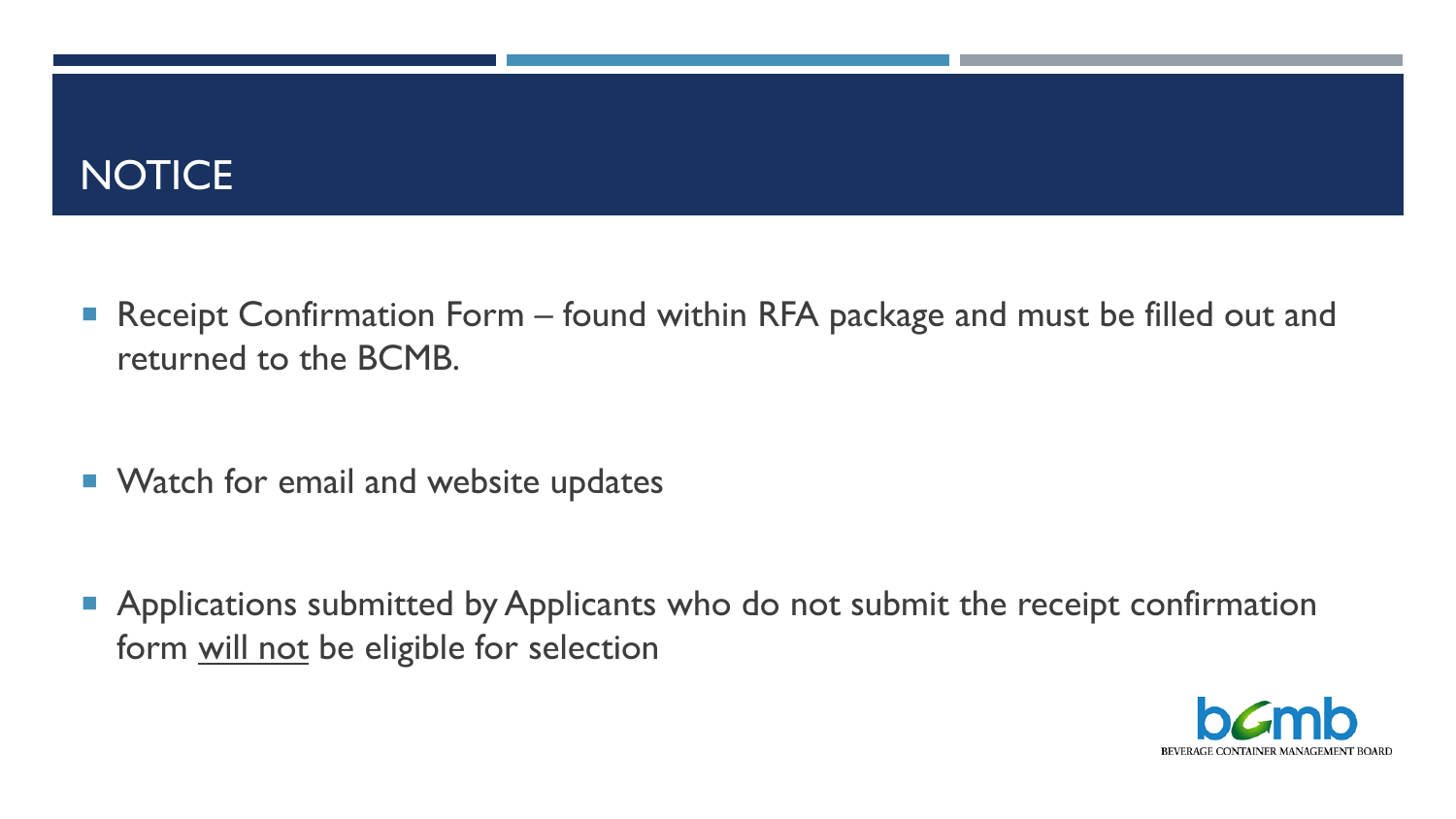### RFA TIMETABLE

| <b>Request for Application issued</b>      | September 20, 2017        |
|--------------------------------------------|---------------------------|
|                                            |                           |
| <b>BCMB</b> – Presentation to Applicants   | $NA$ – posted online      |
| <b>Initial Application Deadline</b>        | November 20, 2017 12:00pm |
| <b>Application Closing Date &amp; Time</b> | As declared by the BCMB   |
| <b>Application Review</b>                  | Within 2 weeks of closing |
| <b>BCMB</b> Decision                       | Within 3 weeks of closing |

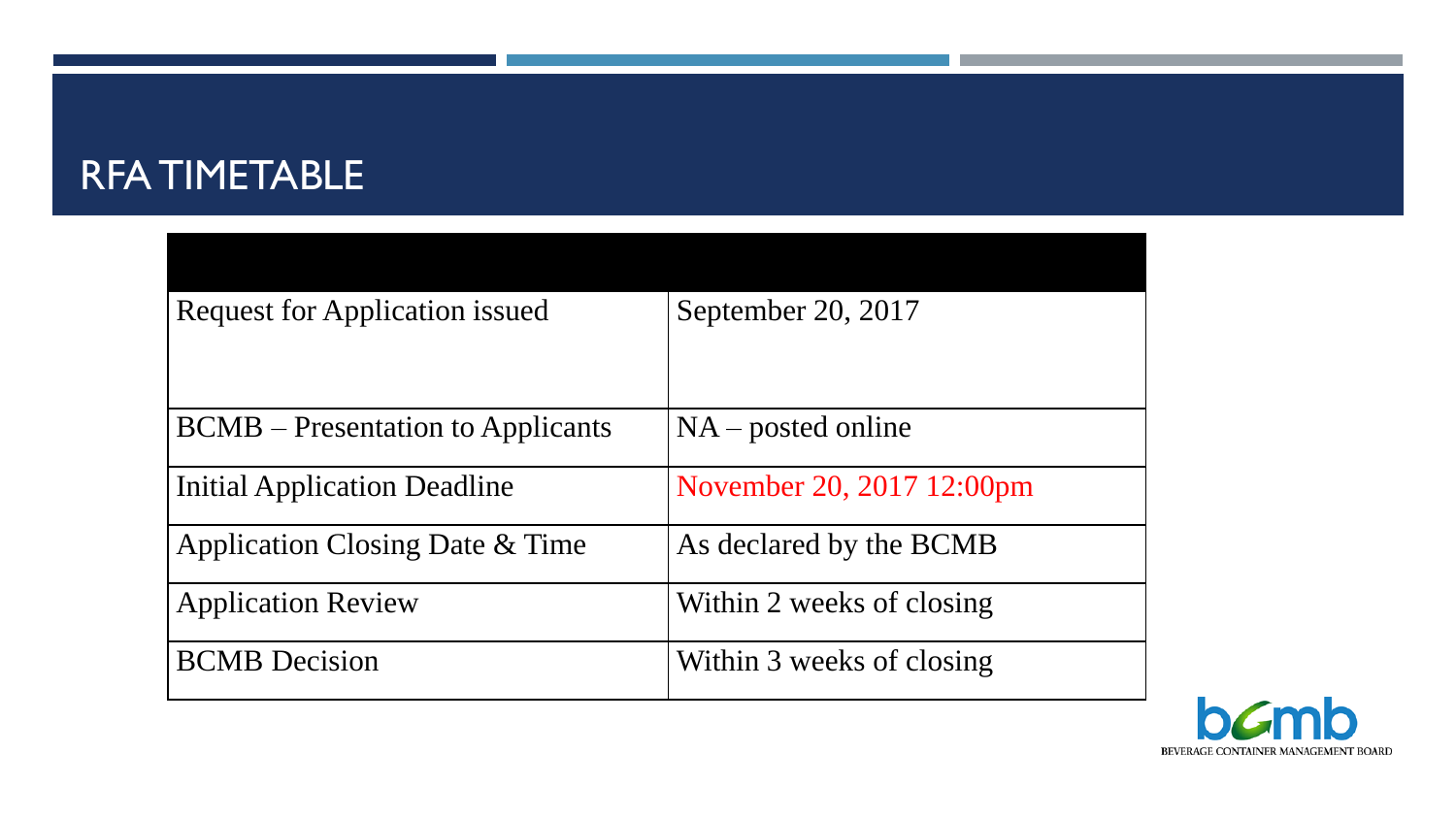- **The information and documentation must meet the requirements set out in Section 3 of the** RFA
- **Applications that do not satisfy these requirements will not be eligible**

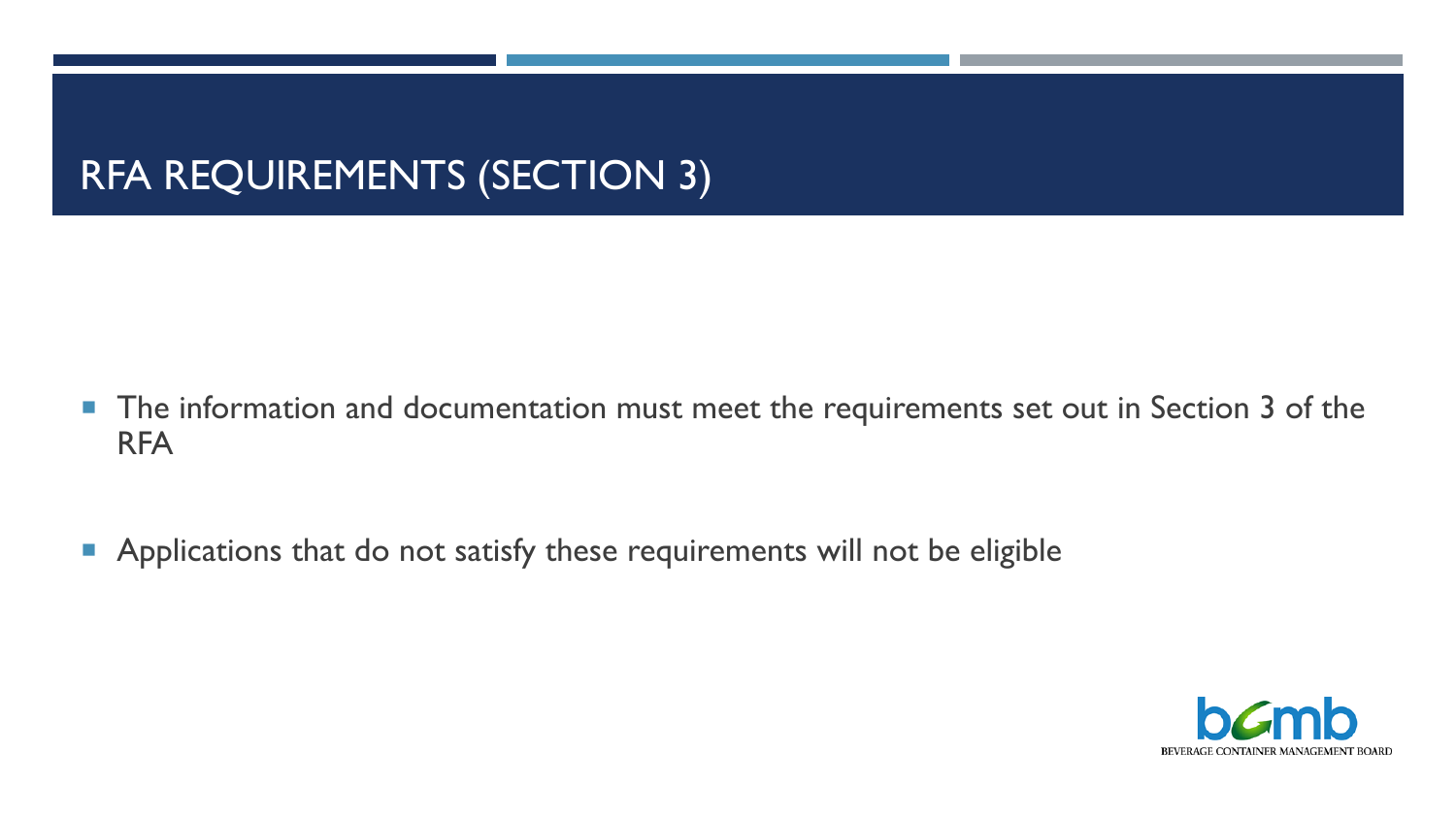**Applicants are responsible for ensuring that Application is received and date stamped** at the Edmonton office of the BCMB on or before the Initial Application Deadline

**The BCMB will provide notification of the RFA Closing by posting the date and time** of the RFA Closing on the BCMB website

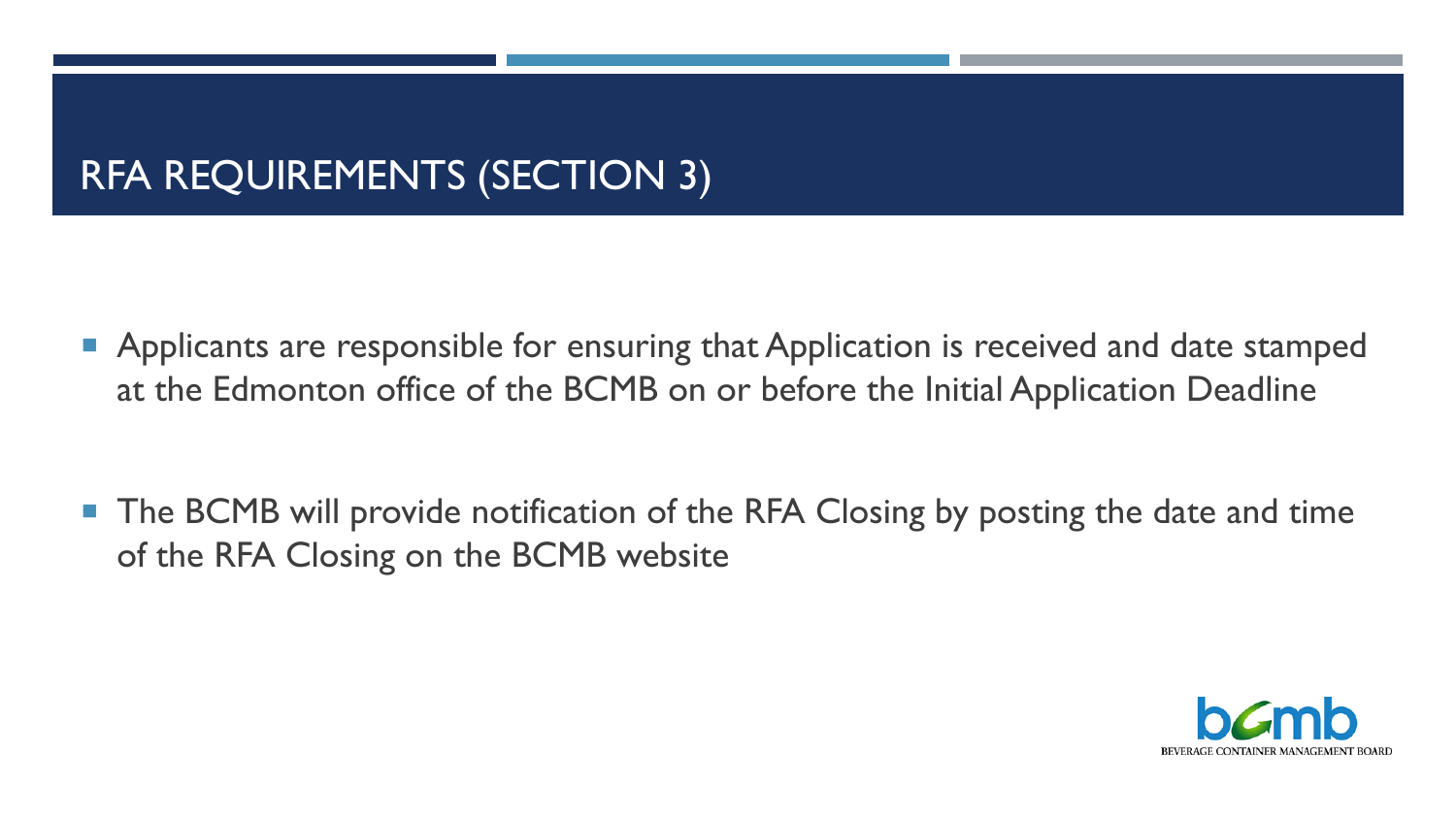- **Applications must be in English**
- Hand-delivered, mailed or couriered to the official BCMB address

■ Submitted in a sealed envelope and consist of a complete paper copy and an identical electronic copy of the Application

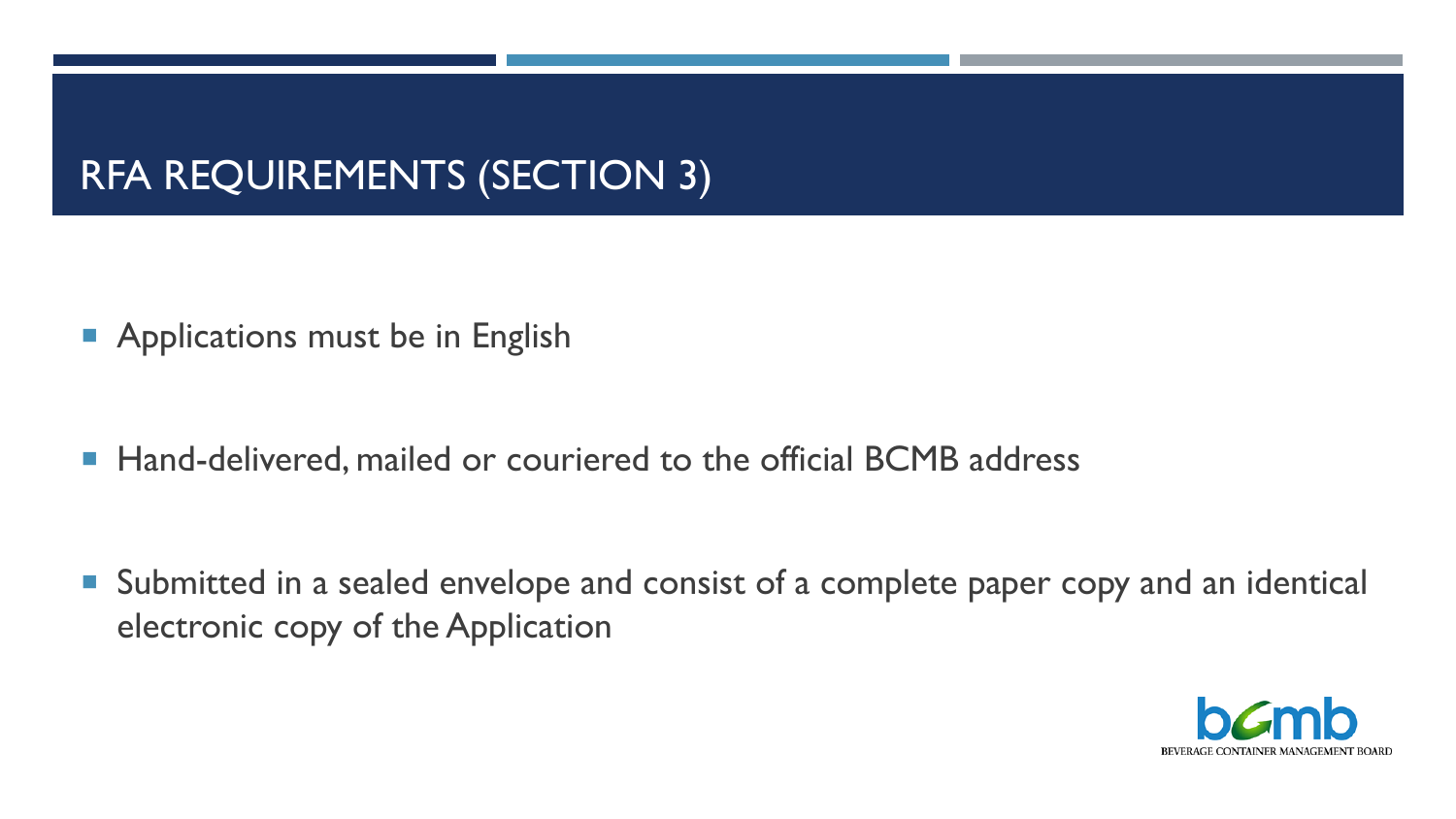- **Accompanied by the specified application fee (\$600) in the form of a money order or bank draft**
- Criminal Record Check Individual and Corporate
- **Proof Applicant is over 18 years of age**
- **Point of Return (POR) System**
- **English Language Proficiency Requirements**

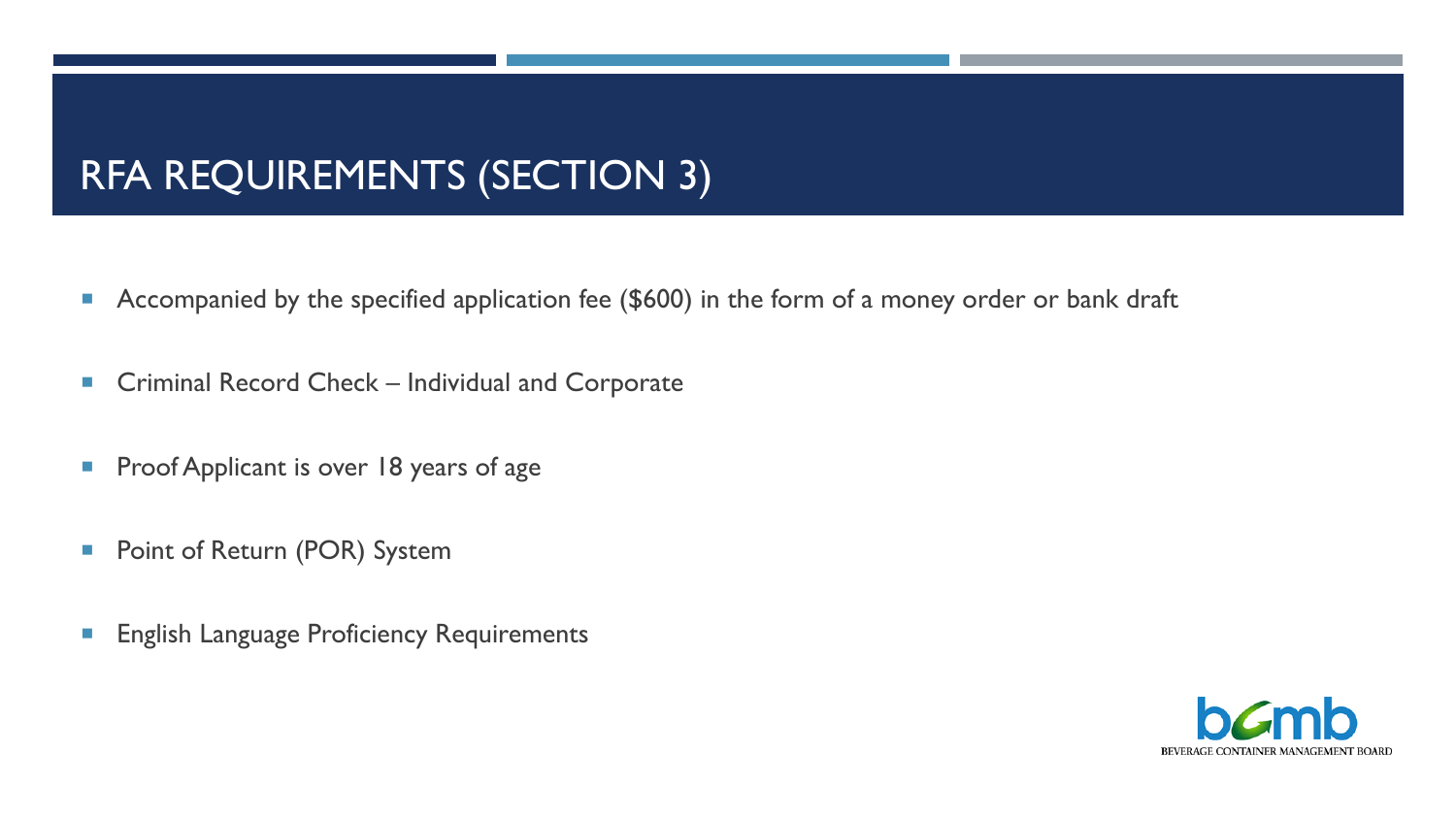### BUSINESS PLAN

- **Important section of your application**
- **To include:** 
	- Location and site plan
	- Building information
	- Goals and Objectives
	- Hours of operation and staffing
	- Financial information
	- Start up plan
	- Other considerations

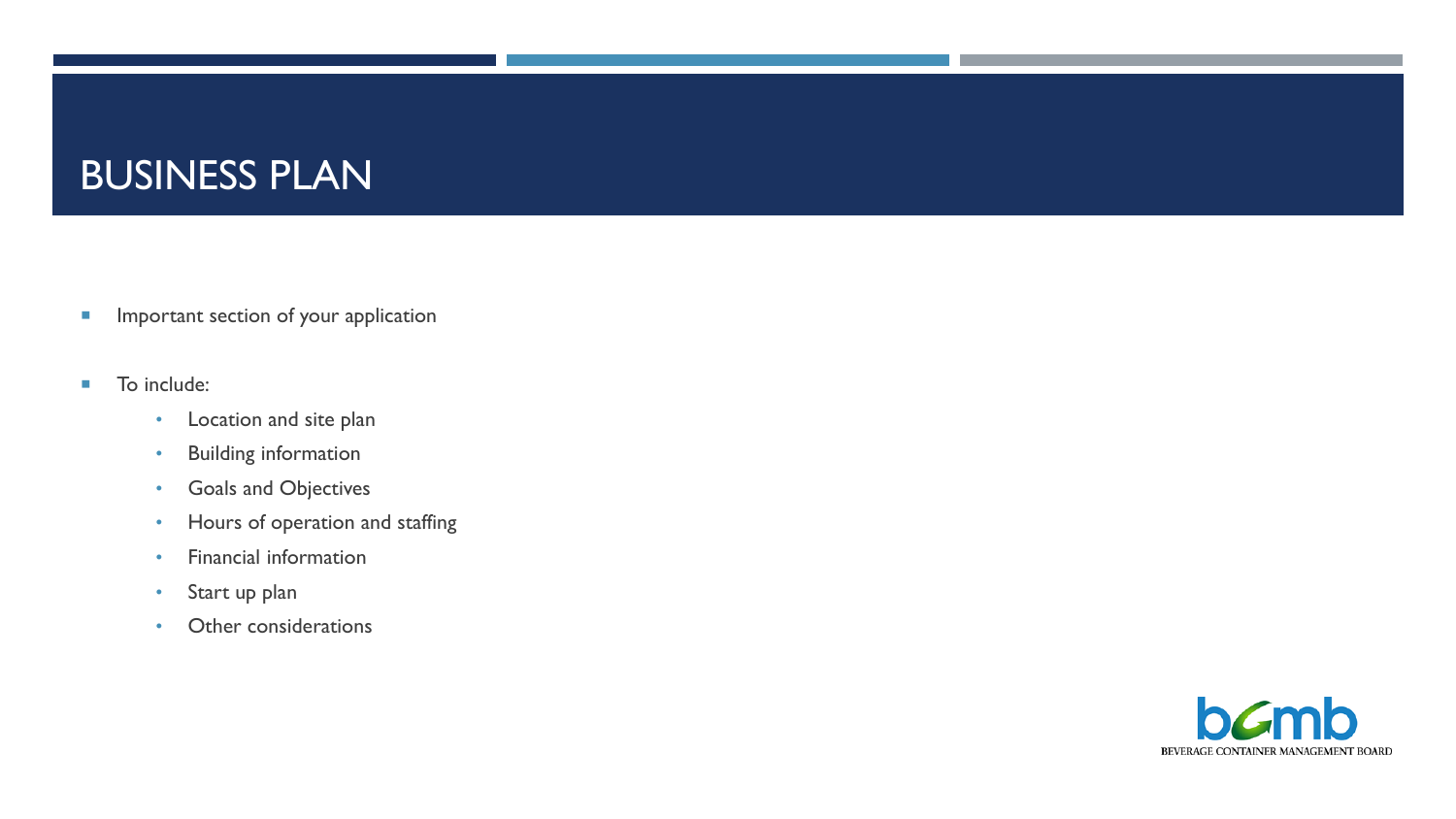### **DOWNLOADS**

**Application supplement form (captures Applicants contact information)** 

Criteria checklist

- **Maps**
- **POR System Requirements**

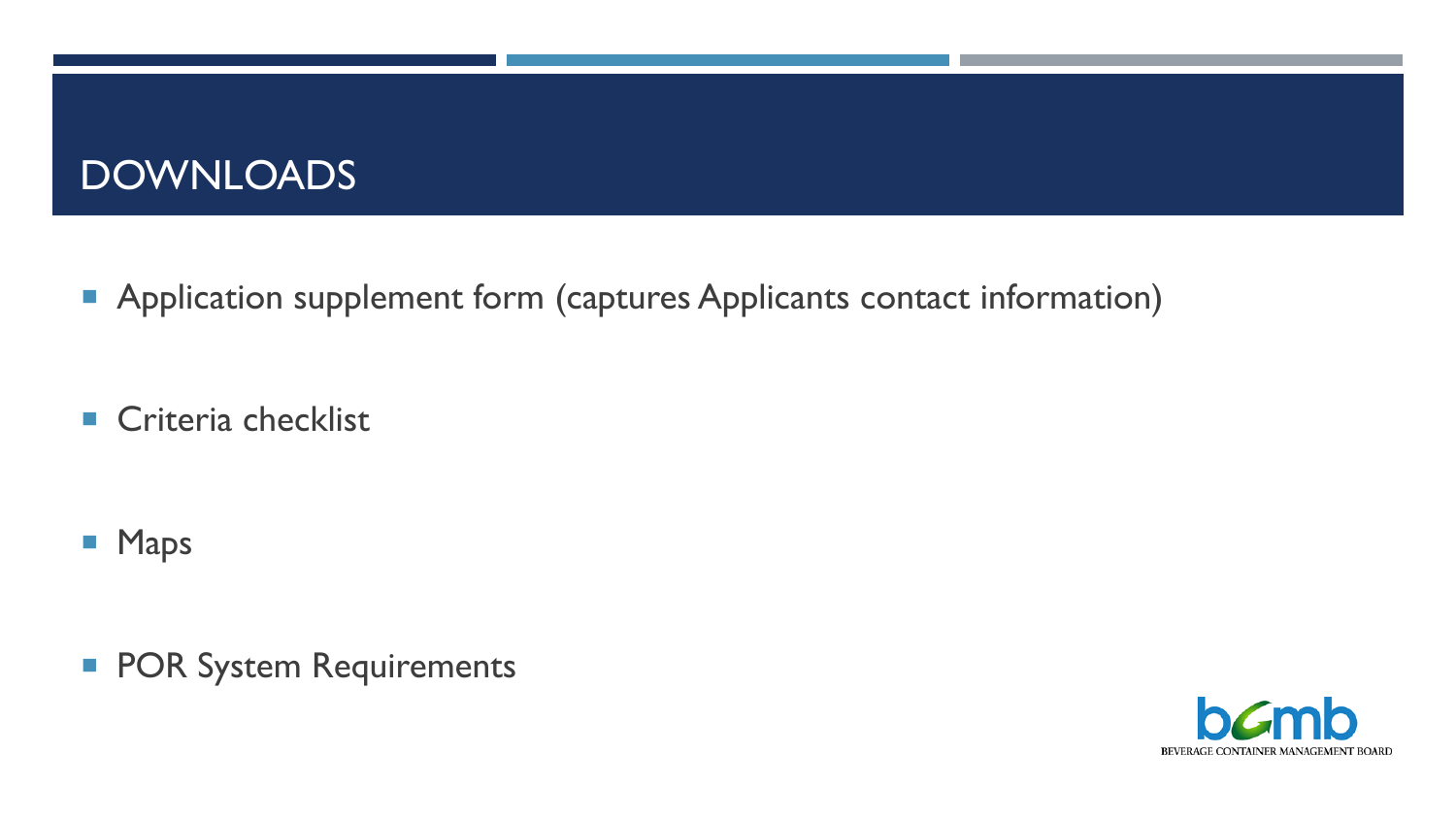# APPLICATION EVALUATION - MULTIPLE APPLICATIONS

- **If multiple applications are received prior to the Initial Application Deadline (November 20,** 2017 12:00pm)
- Opened together and reviewed to ensure they meet all requirements in Section 3
- **Additional applications held unopened pending the evaluation of applications received on or** before November 20, 2017 12:00pm

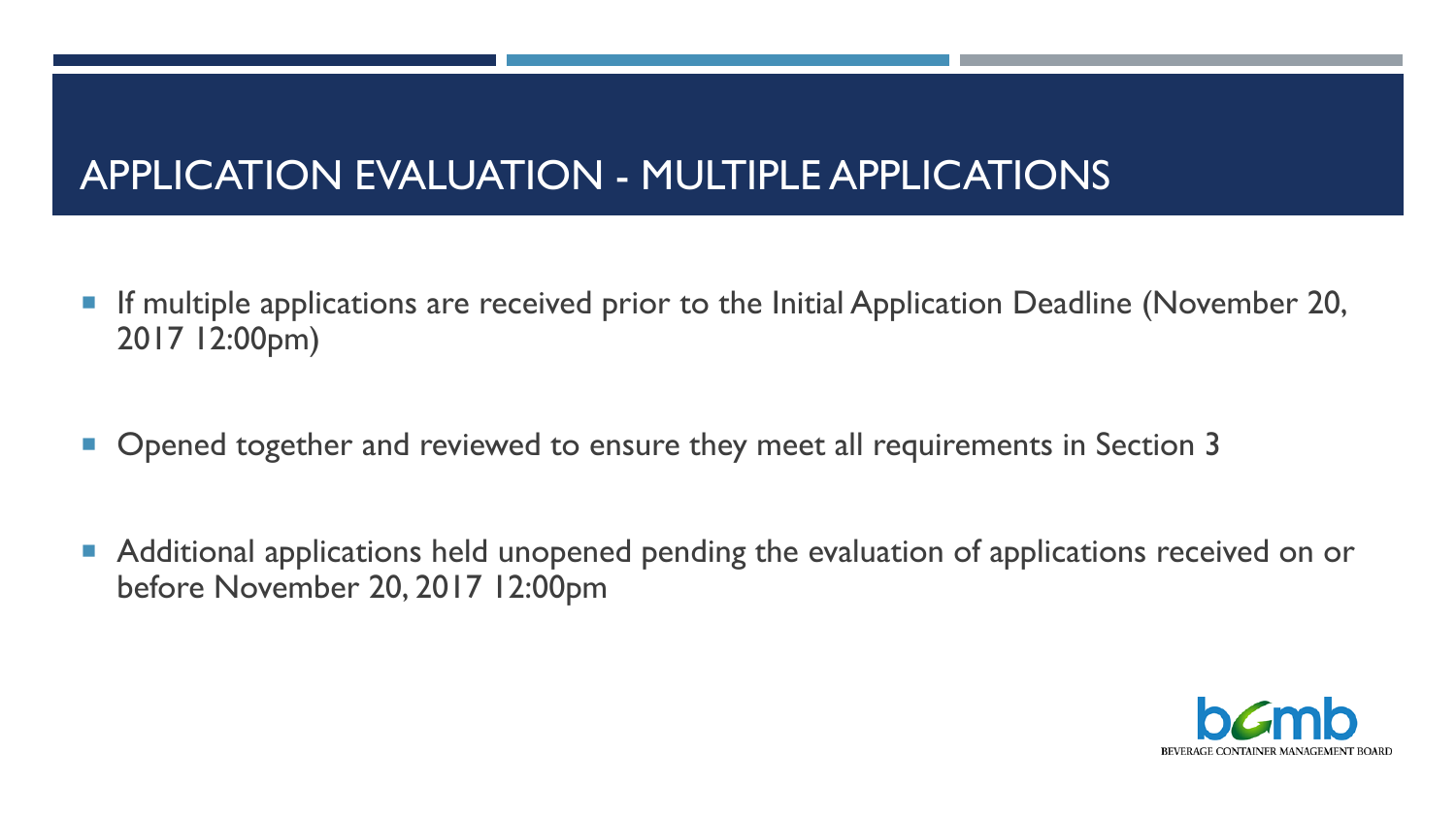# APPLICATION EVALUATION - MULTIPLE APPLICATIONS

**The Evaluation Team will make a recommendation to the President** 

■ If no Preferred Applicant is selected, the Evaluation Team may open the first application received after November 20, 2017 12:00pm

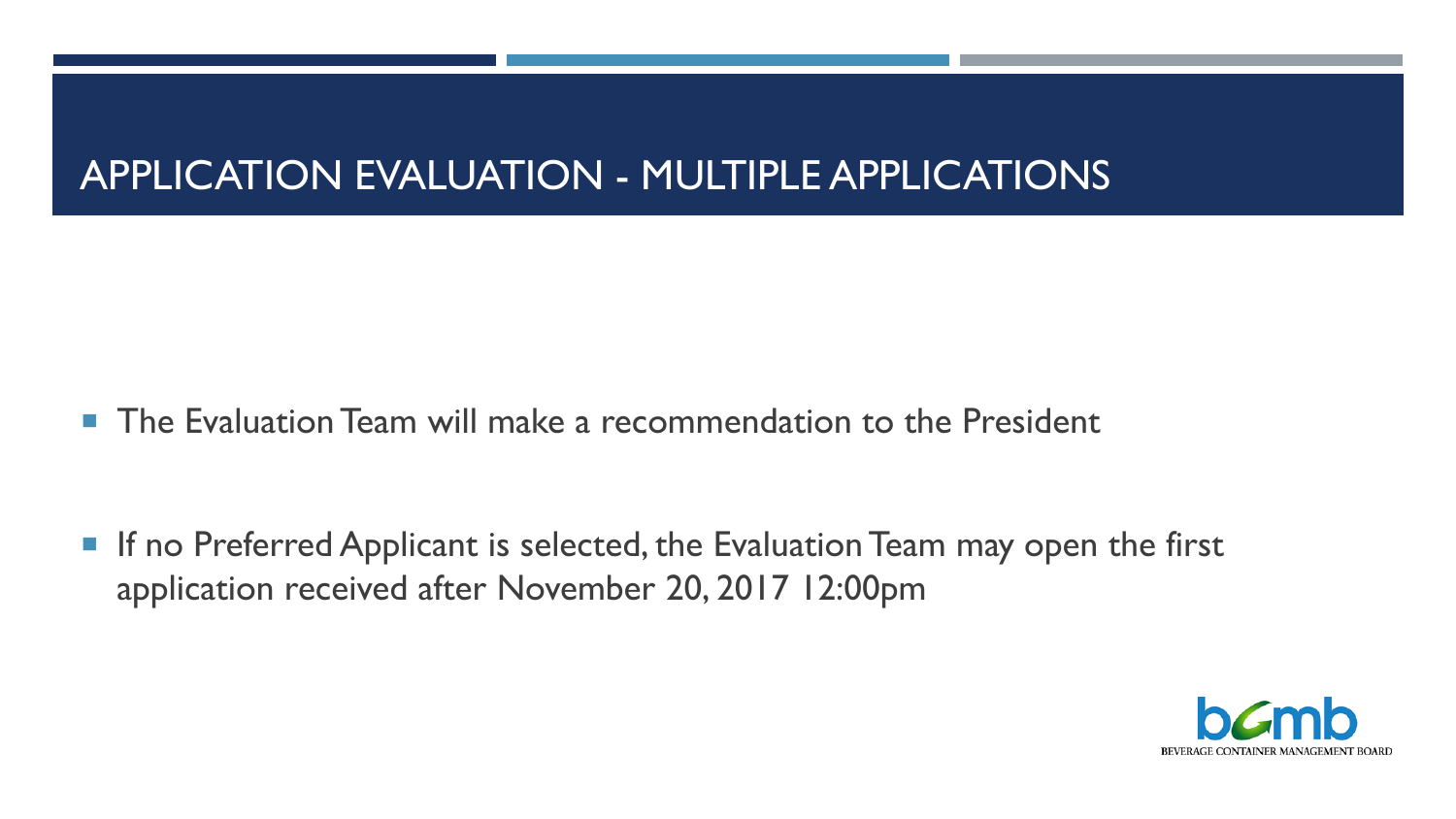# APPLICATION EVALUATION – ONE APPLICATION

- **If only one application is received prior to the Initial Application Deadline (November 20,** 2017 12:00pm)
- **Reviewed to ensure they meet all requirements in Section 3**
- **The Evaluation Team will make a recommendation to the President**
- **If not, the Evaluation Team will review the next application received after November 20, 2017** 12:00pm

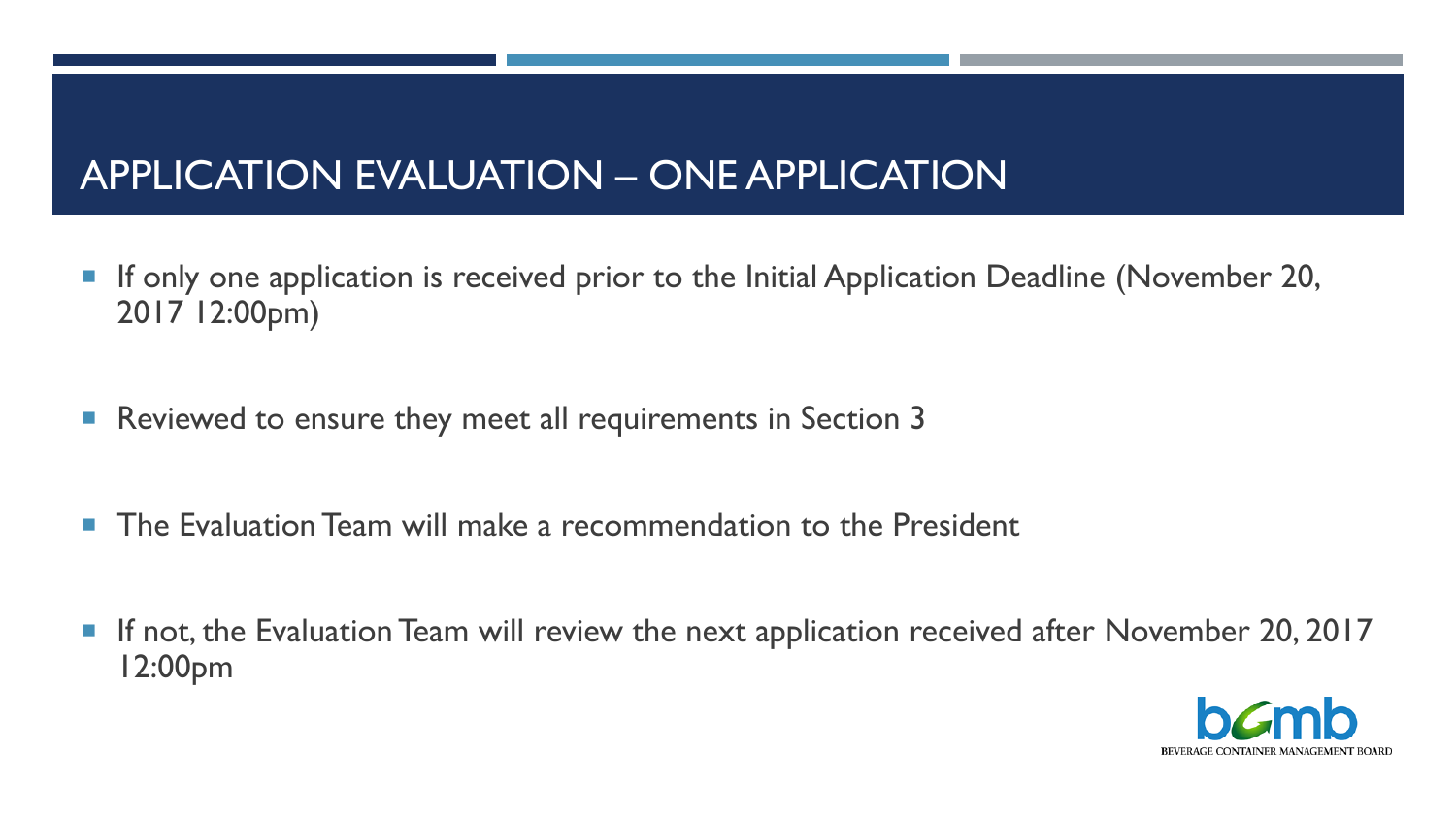# APPLICATION EVALUATION – NO APPLICATIONS

■ If no applications are received as of November 20, 2017 12:00pm the RFA will remain open until the RFA Closing

■ The first application received after November 20, 2017 12:00pm, will be scored and evaluated and the process will continue

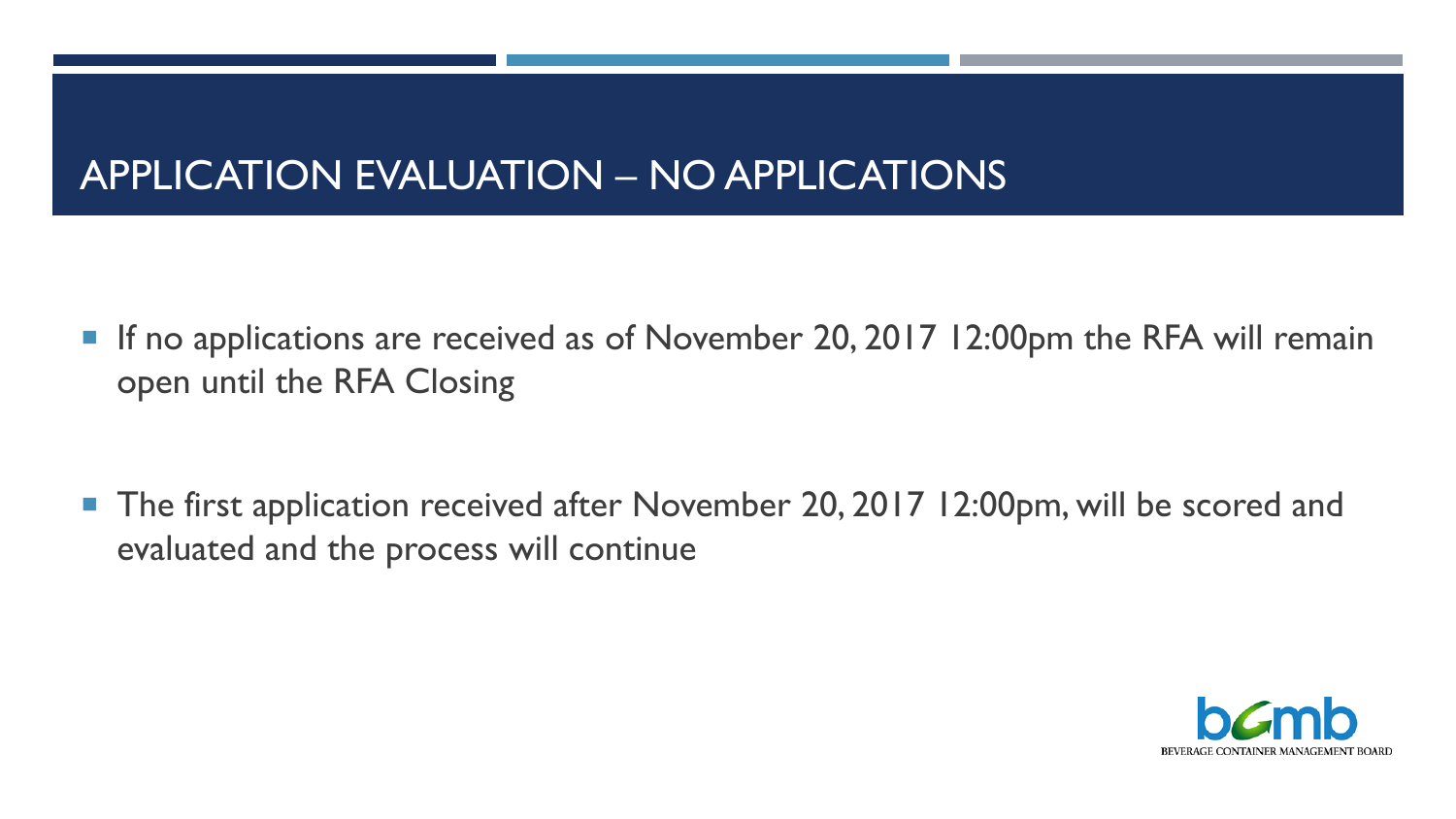# PRESIDENTS DECISION

**The President shall decide whether or not to select a Preferred Applicant.** 

- **If the President selects a Preferred Applicant the President may:** 
	- Issue a Conditional Permit Approval to the Preferred Applicant; or
	- Enter into discussions with the Preferred Applicant to clarify any outstanding issues

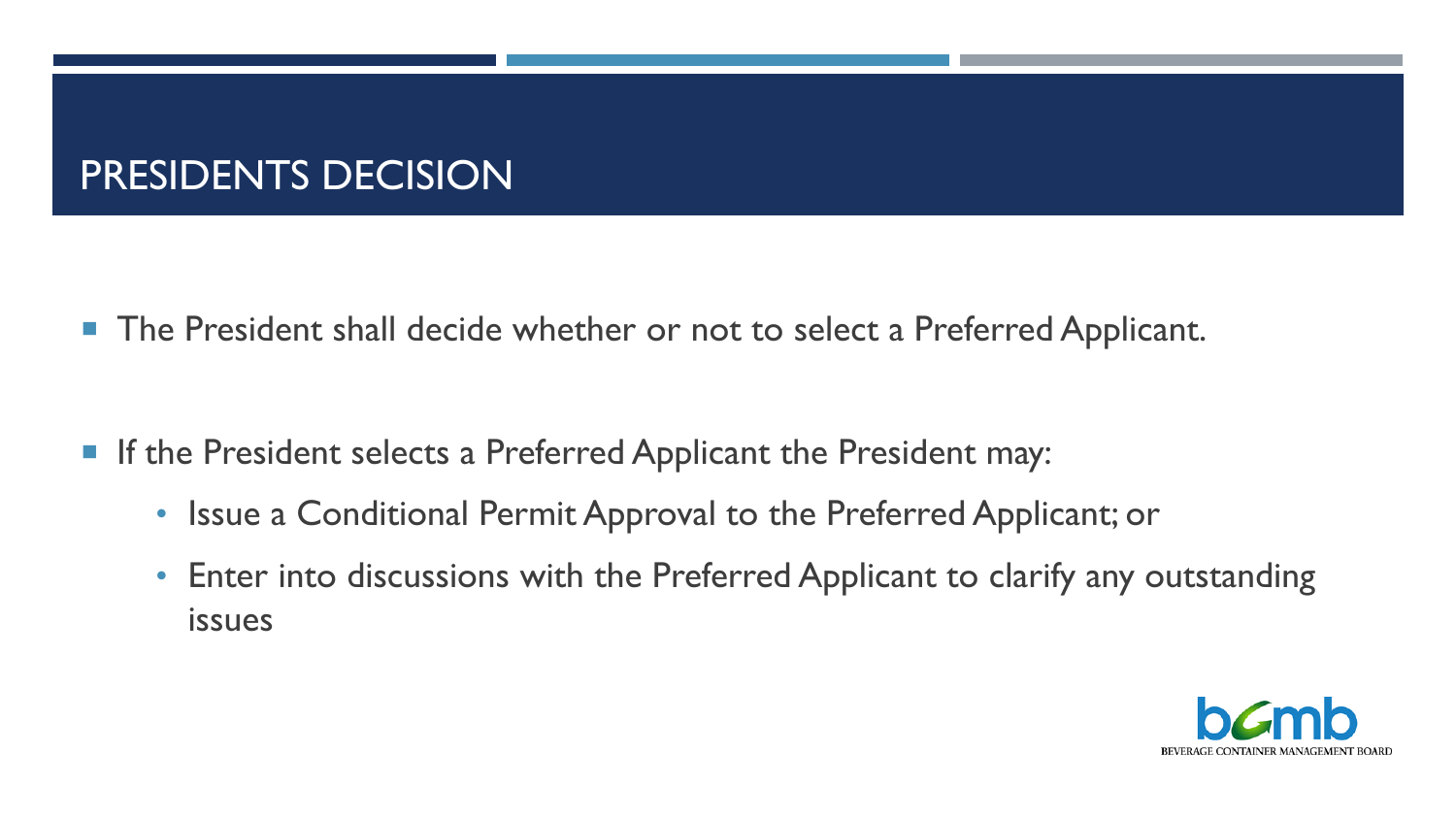### CONDITIONAL PERMIT APPROVAL (CPA)

 The President will issue a Conditional Permit Approval (CPA) in writing specifying the conditions and the timelines within which those conditions shall be satisfied

■ One of the conditions of any CPA will be the provision of security in the amount of \$25,000

**Unless otherwise decided by the President, this security is non-refundable if a depot** permit is not issued due to failure of the Preferred Applicant to comply with the other conditions of the CPA.

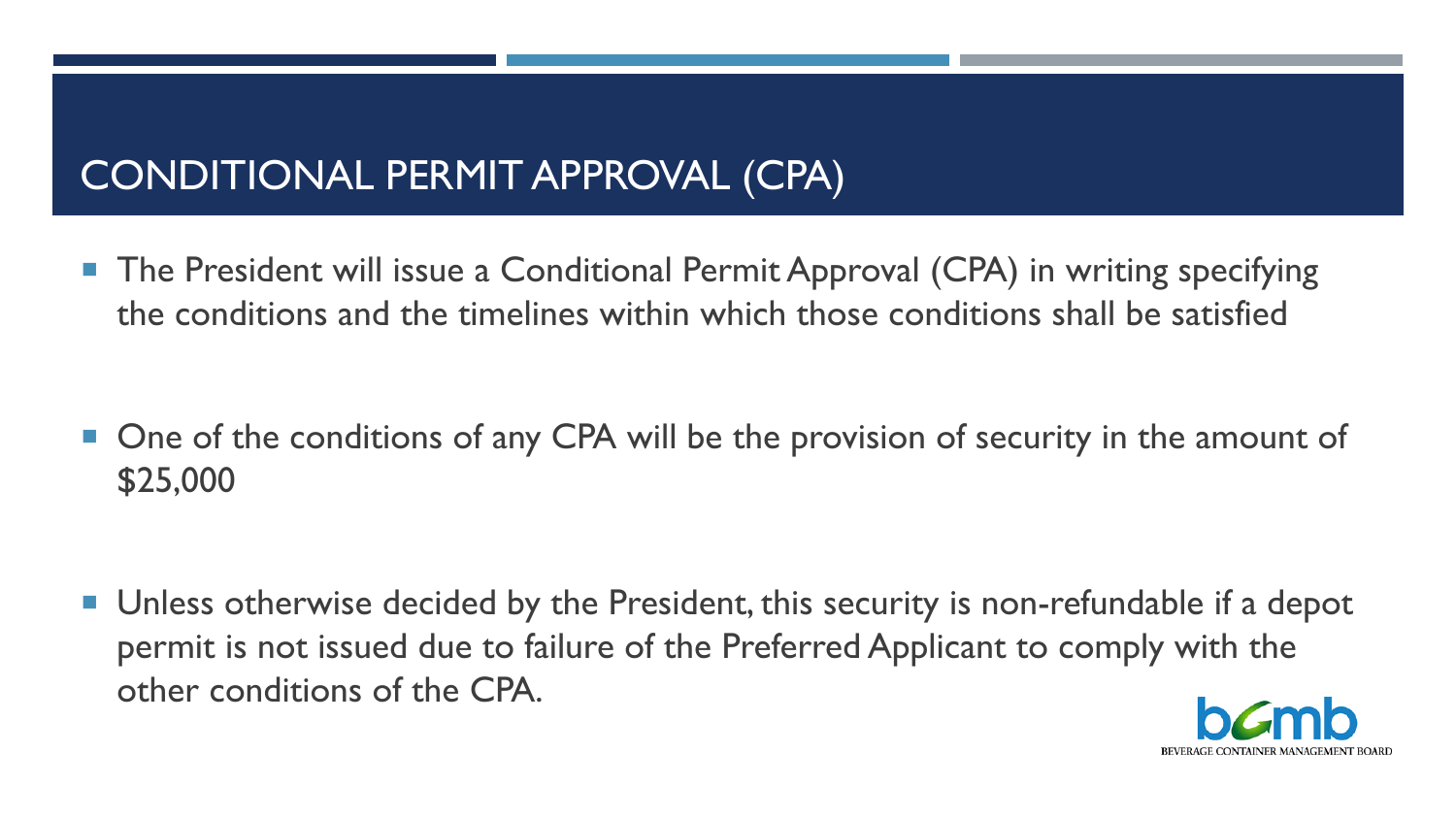# ONGOING EVALUATION/DELAYS IN COMPLIANCE

■ The BCMB will evaluate the Preferred Applicant periodically to ensure compliance with all conditions.

**• Delays in performance by the Preferred Applicant may arise due to events beyond** the control of the Preferred Applicant.

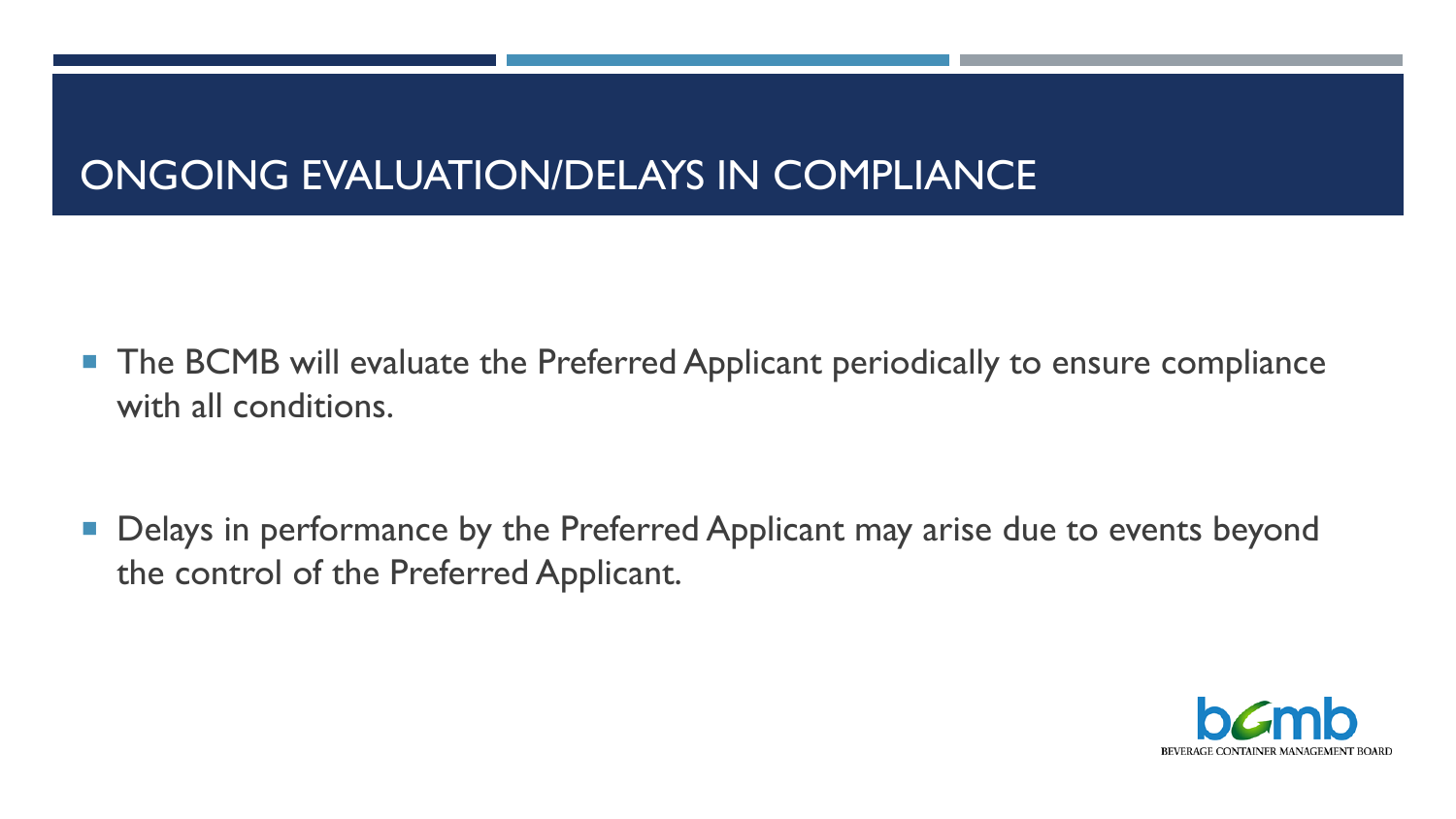

■ The President may give the Preferred Applicant written notice to terminate discussions

**President may then select another Preferred Applicant** 

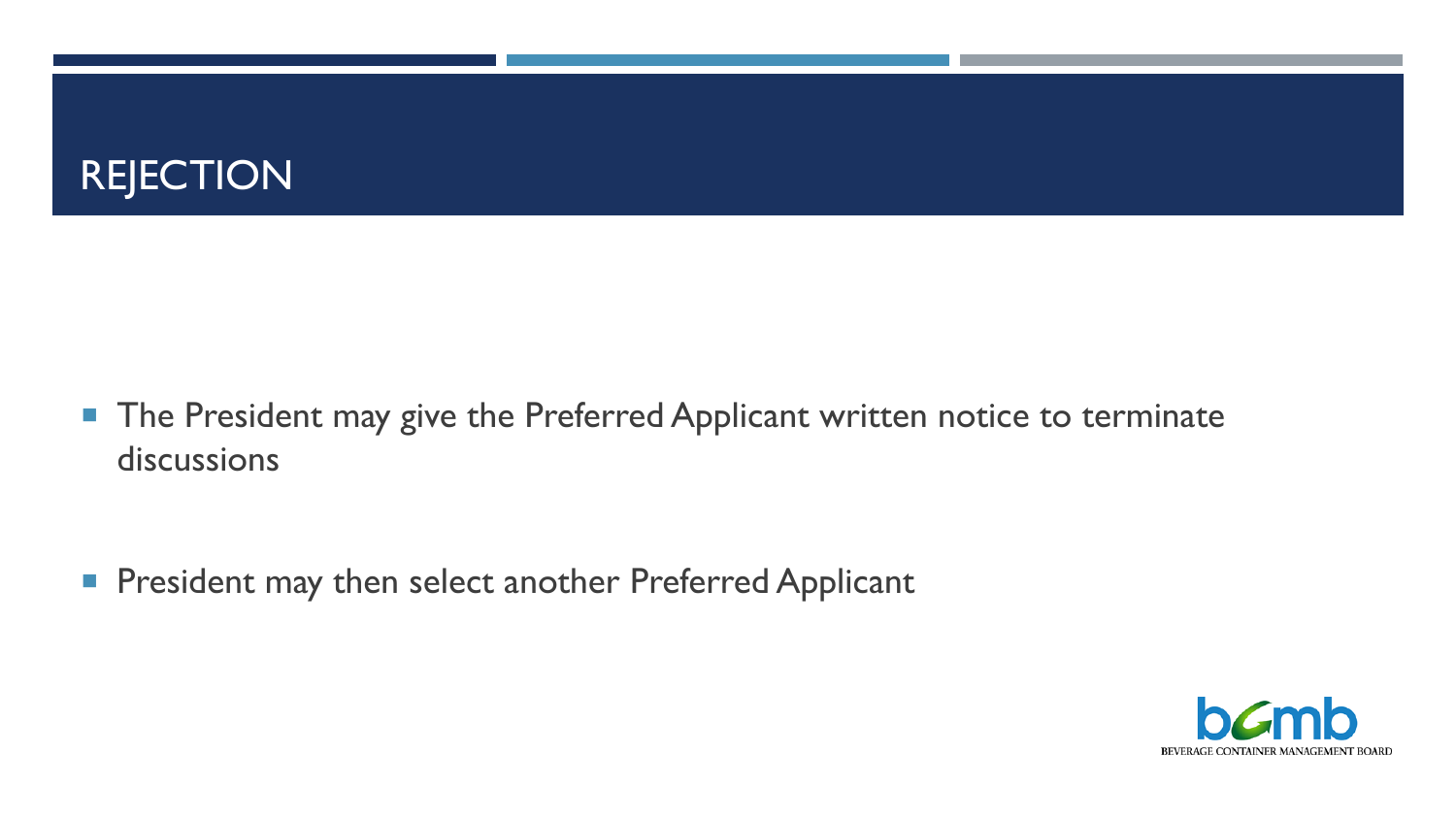### ISSUANCE OF PERMIT

■ The BCMB is under no obligation to issue a Permit until all of the conditions have been met

**If conditions are not met within time limits and no extension is granted, then the** CPA will be withdrawn by the BCMB

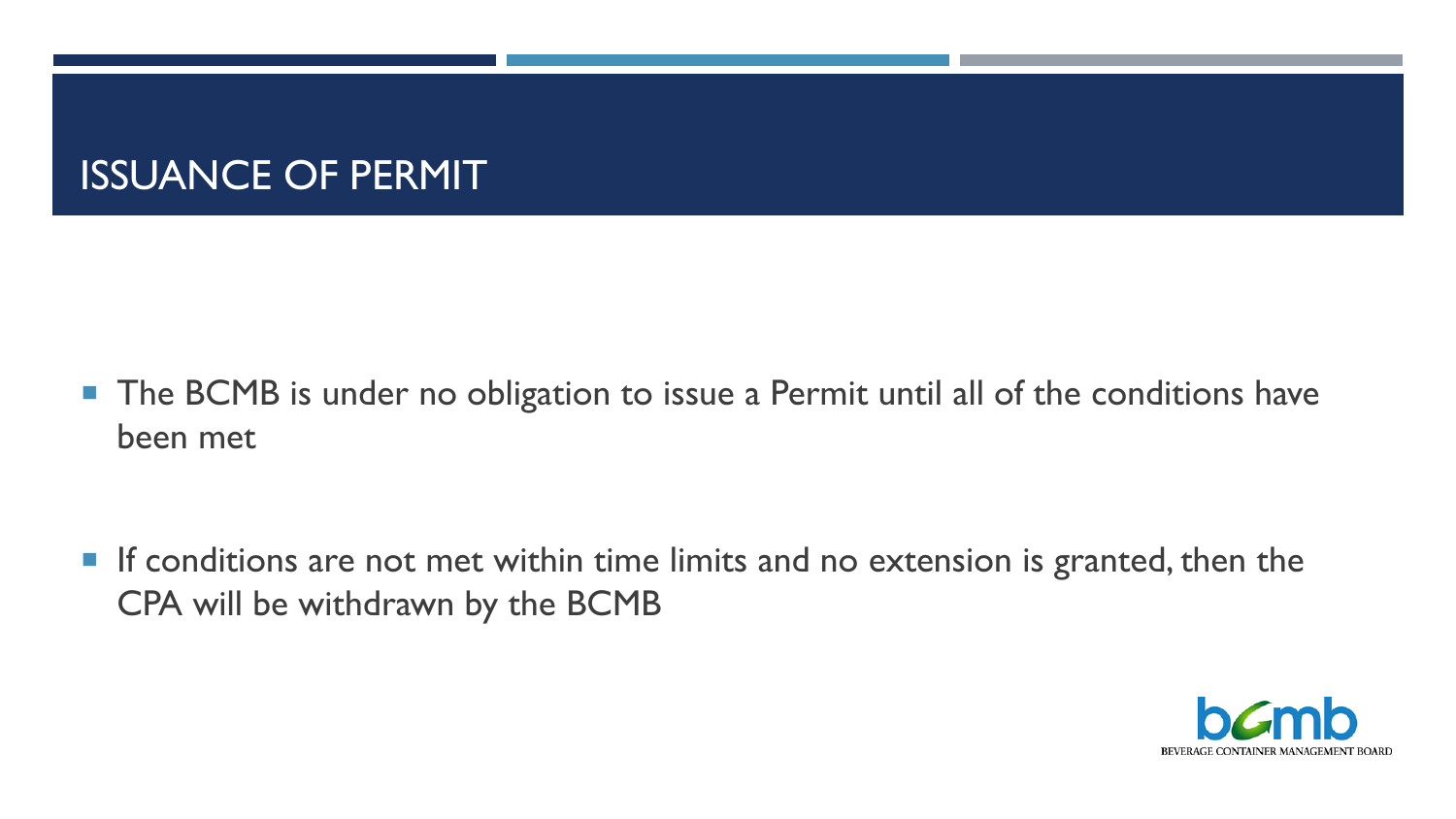# SECTION 6

- Outlines important legal information, please read carefully after downloading the application package
- Compliance with Beverage Container Recycling Regulation and BCMB By-laws
- Compliance with other legislation